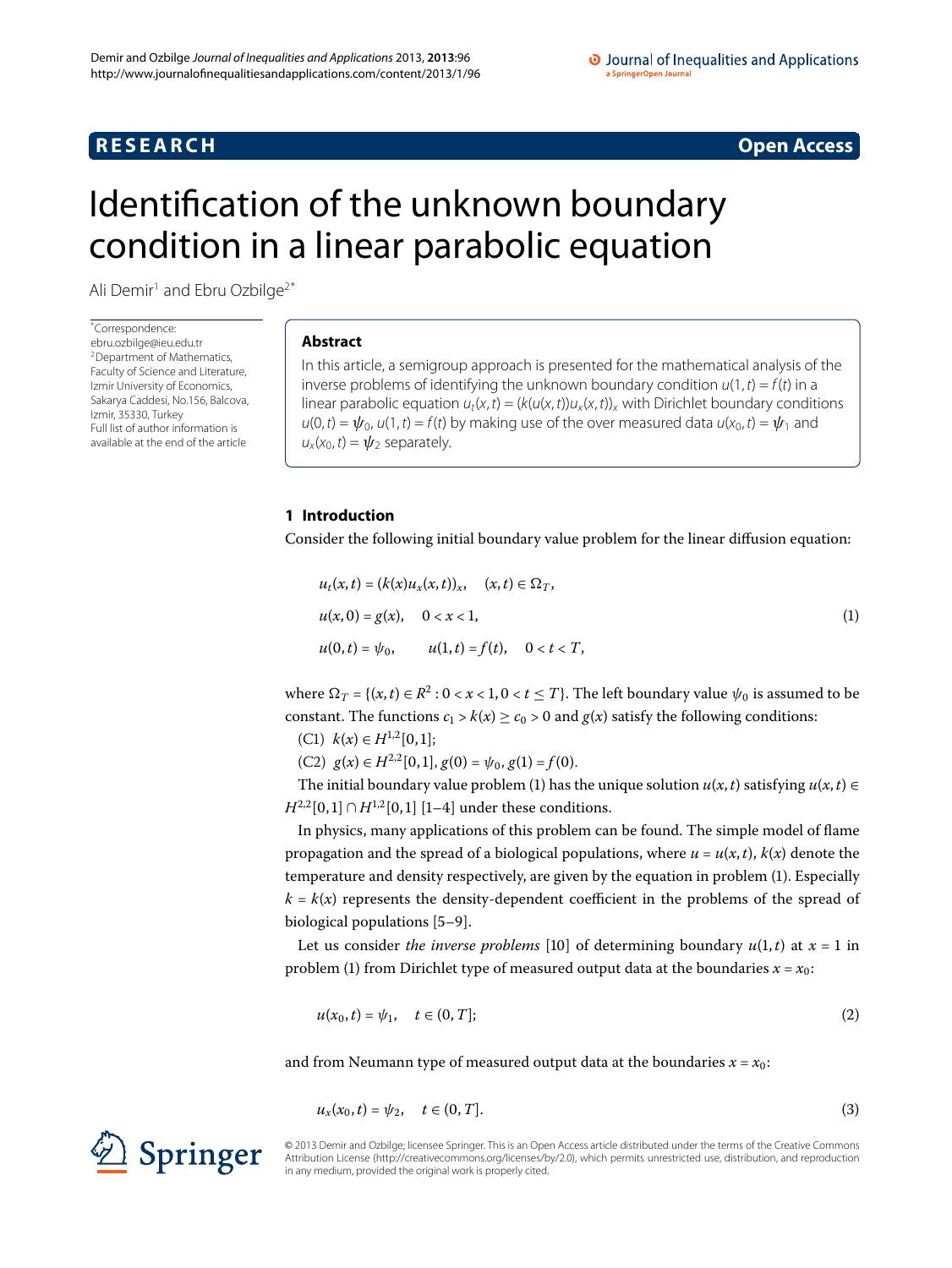Here the solution of the parabolic problem (1) is denoted by  $u = u(x, t)$ . In this context, the parabolic problem ([\)](#page-0-1) will be referred to as a *direct (forward) problem* with the *inputs*  $g(x)$ ,  $k(x)$  and  $f(t)$ . Notice that  $u(x_0, 0) = \psi_1$  and  $u_x(x_0, 0) = \psi_2$ . Therefore it is assumed that the functions  $u(x_0, t) = \psi_1$  and  $u_x(x_0, t) = \psi_2$  respectively satisfy the consistency conditions  $\psi_1 = g(x_0)$  and  $\psi_2 = g'(x_0)$ .

The purpose of this paper is to determine the boundary function  $u(1, t)$  at  $x = 1$  via the semigroup approach which is studied by  $[11-15]$  $[11-15]$ .

<span id="page-1-0"></span>The paper is organized as follows. In Section 2, an analysis of the semigroup approach is given for the inverse problem with the single measured output data  $u(x_0, t) = \psi_1$  given at  $x = x_0$ . A similar analysis is applied to the inverse problem with the single measured output data  $u_x(x_0, t) = \psi_2$  given at the point  $x = x_0$  in Section 3. Some concluding remarks are given in Section 4.

# **2 Analysis of the inverse problem of the boundary condition by Dirichlet type of over measured data**  $u(x_0, t) = \psi_1$

<span id="page-1-4"></span>Consider now the inverse problem with one measured output data  $u(x_0, t) = \psi_1$  at  $x = x_0$ . In order to formulate the solution of the parabolic problem (1[\)](#page-0-1) in terms of semigroup, let us first arrange the parabolic equation as follows:

$$
u_t(x,t) - (k(0)u_x(x,t))_x = ([k(x) - k(0)]u_x(x,t))_x, \quad (x,t) \in \Omega_T.
$$

Then the initial boundary value problem  $(1)$  can be rewritten in the following form:

$$
u_t(x,t) - k(0)u_{xx}(x,t) = ((k(x) - k(0))u_x(x,t))_x, \quad (x,t) \in \Omega_T,
$$
  

$$
u(x,0) = g(x), \quad 0 < x < 1,
$$
  

$$
u(0,t) = \psi_0, \qquad u(1,t) = f(t), \quad 0 < t < T.
$$
 (4)

<span id="page-1-3"></span>In order to determine the unknown boundary condition  $u(1, t) = f(t)$ , we need to determine the solution of the following parabolic problem:

$$
u_t(x,t) - k(0)u_{xx}(x,t) = ((k(x) - k(0))u_x(x,t))_x, \quad (x,t) \in \Omega_T,
$$
  

$$
u(x,0) = g(x), \quad 0 < x < 1,
$$
  

$$
u(0,t) = \psi_0, \qquad u(x_0,t) = \psi_1, \quad 0 < t < T.
$$
 (5)

<span id="page-1-2"></span>To formulate the solution of the above problem in terms of semigroup, we need to define a new function

$$
v(x,t) = u(x,t) + \frac{(\psi_0 - \psi_1)x}{x_0} - \psi_0, \quad x \in [0,1],
$$
 (6)

<span id="page-1-1"></span>which satisfies the following parabolic problem:

$$
\nu_t(x,t) + A[\nu(x,t)] = ((k(x) - k(0))(\nu_x(x,t) - \frac{(\psi_0 - \psi_1)}{x_0}))_x, \quad (x,t) \in \Omega_T,
$$
  

$$
\nu(x,0) = g(x) + \frac{(\psi_0 - \psi_1)x}{x_0} - \psi_0, \quad 0 < x < 1,
$$
  

$$
\nu(0,t) = 0, \qquad \nu(x_0,t) = 0, \quad 0 < t < T.
$$
 (7)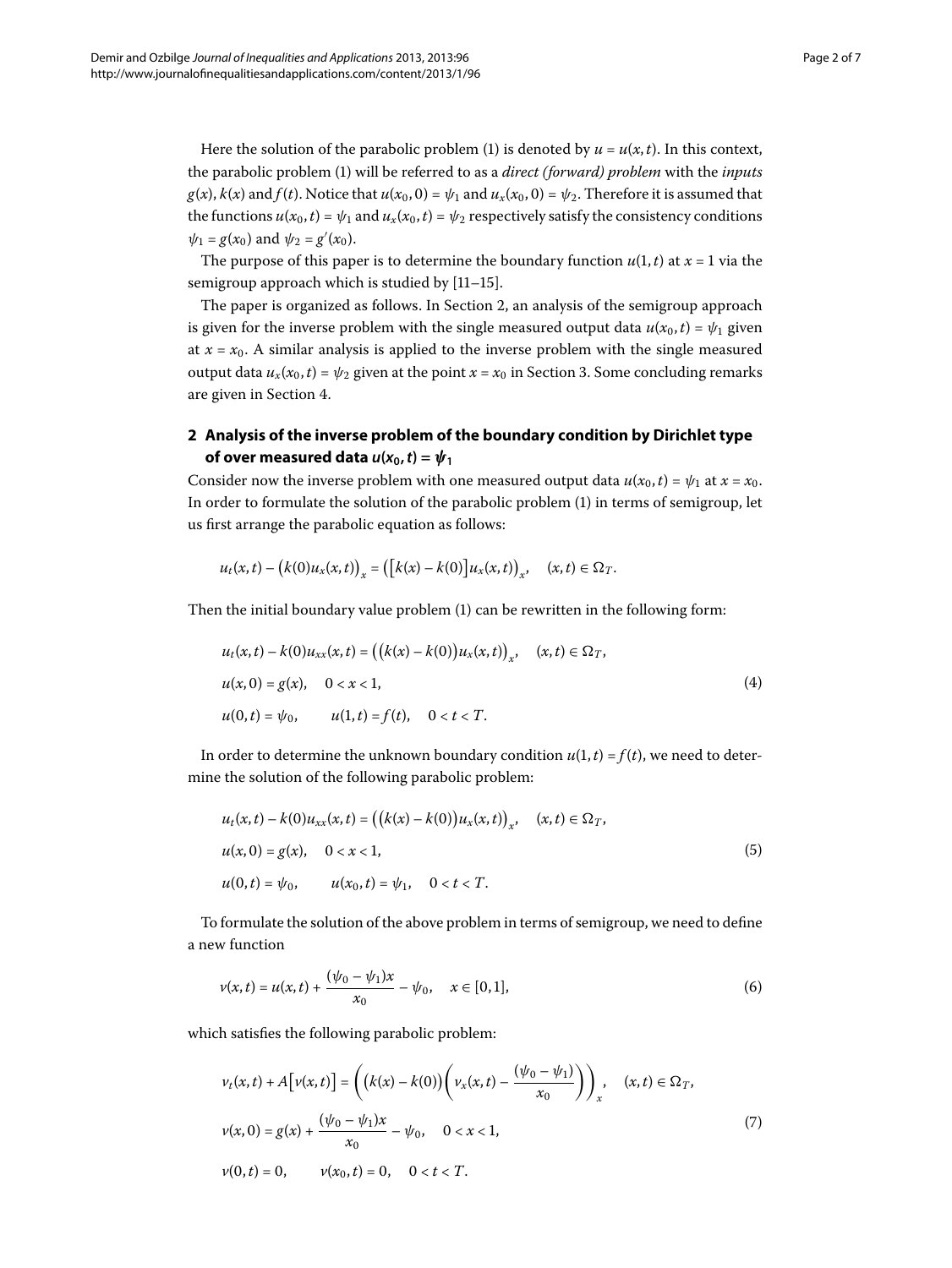Here,  $A[\cdot] := -k(0) \frac{d^2[\cdot]}{dx^2}$  is a second-order differential operator and its domain is  $D_A = \{v \in A\}$  $H^{2,2}(0, x_0) \cap H^{1,2}[0, x_0]: v(0) = v(x_0) = 0$ , where  $H_0^{2,2}(0, x_0) = \overline{C_0^2(0, x_0)}$  and  $H_0^{1,2}[0, x_0] =$  $C_0^1[0, x_0]$  are Sobolev spaces. Obviously, by completion  $g(x) \in D_A$  since the initial value function  $g(x)$  belongs to  $C^3[0,1]$ . Hence  $D_A$  is dense in  $H_0^{2,2}[0,1]$ , which is a necessary condition for being an infinitesimal generator.

In the following, despite doing the calculations in the smooth function space, by completion they are valid in the Sobolev space.

Let us denote a semigroup of linear operators by  $T(t)$  generated by the operator  $-A$ [9[,](#page-6-5) 10]. We can easily find the eigenvalues and eigenfunctions of the differential operator *A*. Moreover, the semigroup  $T(t)$  can be easily constructed by using the eigenvalues and eigenfunctions of the infinitesimal generator *A*. Hence we first consider the following eigenvalue problem:

$$
A\phi(x) = \lambda\phi(x),
$$
  
\n
$$
\phi(0) = 0; \qquad \phi(x_0) = 0.
$$
\n(8)

It can easily be determined that the eigenvalues are  $\lambda_n = k(0) \frac{n^2 \pi^2}{x_0^2}$  for all  $n = 0, 1, ...$  and hence the corresponding eigenfunctions are  $\phi_n(x) = \sin(\frac{n\pi x}{x_0})$ . This allows us to represent the semigroup  $T(t)$  in the following way:

$$
T(t)U(x,s)=\sum_{n=0}^{\infty}\langle\phi_n(x),U(x,s)\rangle e^{-\lambda_nt}\phi_n(x),\qquad(9)
$$

where  $\langle \phi_n(x), U(x, s) \rangle = \int_0^1 \phi_n(x) U(x, s) dx$ . Under this representation, the null space of the semigroup  $T(t)$  of the linear operators can be defined as follows:

 $N(T) = \{U(x, s) : \langle \phi_n(x), U(x, s) \rangle = 0, \text{ for all } n = 0, 1, 2, 3, \ldots \}.$ 

From the construction of the semigroup  $T(t)$ , it can be concluded that the null space of it consists of only zero function, *i.e.*,  $N(T) = \{0\}$ . This result implies the uniqueness of the unknown boundary condition  $u(1, t)$ .

The unique solution of the initial-boundary value problem [\(](#page-1-1)7) in terms of semigroup  $T(t)$  can be represented in the following form:

$$
v(x,t) = T(t)v(x,0) + \int_0^t T(t-s) \bigg( \big(k(x) - k(0)\big) \bigg(v_x(x,s) - \frac{(\psi_0 - \psi_1)}{x_0}\bigg)\bigg)_x ds.
$$

Now, by using the identity (6) and taking the initial value  $u(x, 0) = g(x)$  into account, the integral equation for the solution  $u(x, t)$  $u(x, t)$  of the parabolic problem (5) in terms of semigroup can be written in the following form:

$$
u(x,t) = \psi_0 - \frac{(\psi_0 - \psi_1)x}{x_0} + T(t) \left( g(x) + \frac{(\psi_0 - \psi_1)x}{x_0} - \psi_0 \right) + \int_0^t T(t-s) \left( (k(x) - k(0)) u_x(x,s) \right)_x ds.
$$
 (10)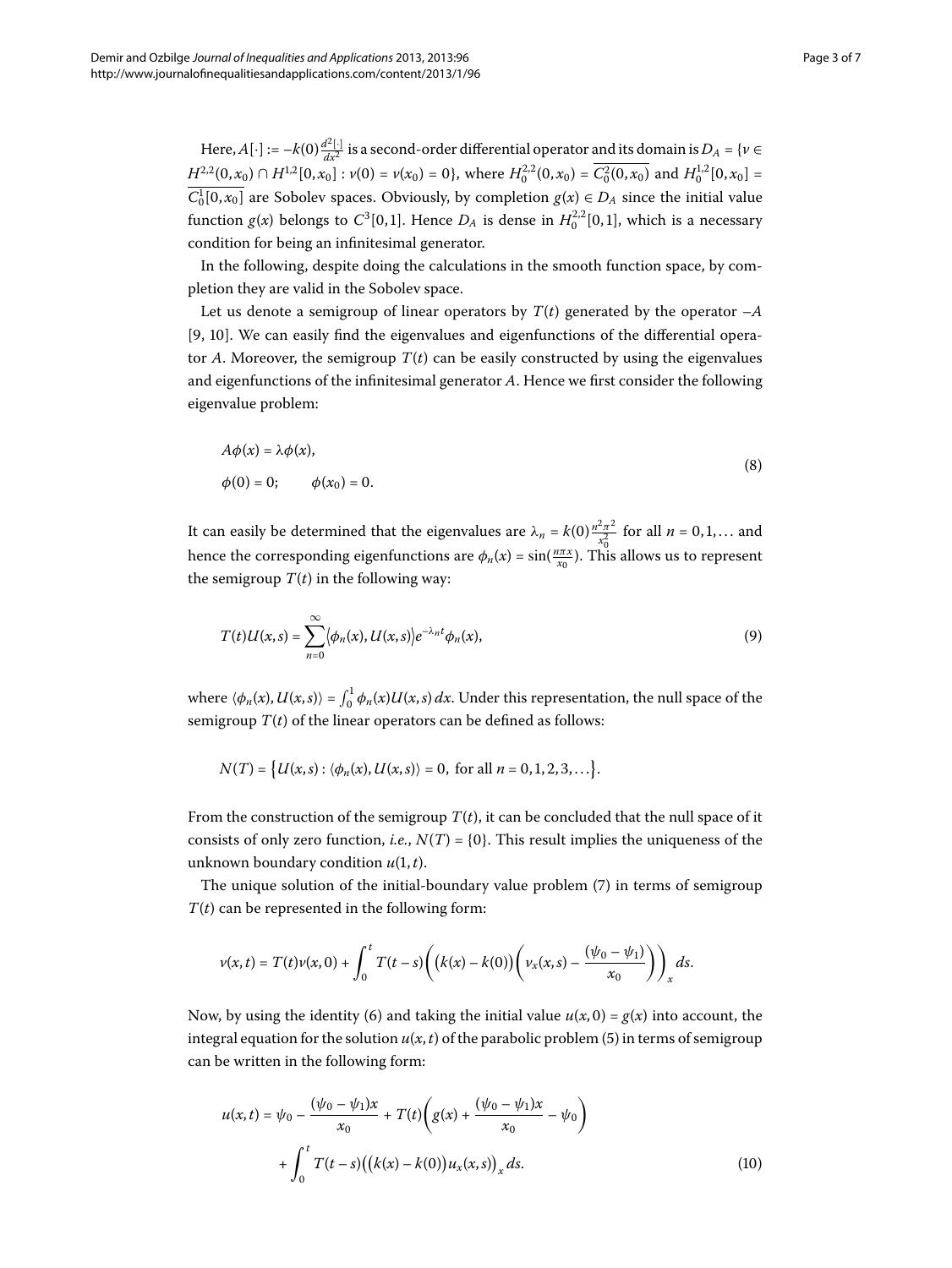<span id="page-3-1"></span>In order to arrange the above integral equation, let us define the following:

$$
\zeta(x) = \left(g(x) + \frac{(\psi_0 - \psi_1)x}{x_0} - \psi_0\right),
$$
  

$$
\xi(x, t) = \left(\left(k(x) - k(0)\right)u_x(x, t)\right)_x.
$$

Then we can rewrite the integral equation in terms of  $\zeta(x)$  and  $\xi(x, s)$  in the following form:

$$
u(x,t) = \psi_0 - \frac{(\psi_0 - \psi_1)x}{x_0} + (T(t)\zeta(\cdot))(x,t) + \int_0^t (T(t-s)\xi(\cdot,s))(x,t,s) \, ds. \tag{11}
$$

This is the integral representation of a solution of the initial-boundary value problem (5[\)](#page-1-3) on  $\Omega_T = \{(x, t) \in \mathbb{R}^2 : 0 < x < x_0, 0 < t \leq T\}$ . It is obvious from the eigenfunctions  $\phi_n(x)$ , the domain of eigenfunctions can be extended to a closed interval [0,1]. Moreover, they are continuous on  $[0, 1]$ . Under this extension, the uniqueness of the initialboundary value problems  $(4)$  $(4)$  $(4)$  and  $(5)$  imply that the integral representation  $(11)$  becomes the integral representation of a solution of the initial-boundary value problem (4) on  $\Omega_T = \{(x, t) \in R^2 : 0 < x < 1, 0 < t < T\}.$ 

<span id="page-3-2"></span>At this stage, it is obvious that the solution of the inverse problem can easily be obtained by substituting  $x = 1$  into the integral representation (11) of the solution  $u(x, t)$ :

$$
u(1,t) = f(t) = \psi_0 - \frac{(\psi_0 - \psi_1)}{x_0} + (T(t)\zeta(\cdot))(1,t) + \int_0^t (T(t-s)\xi(\cdot,s))(1,t,s) \, ds,\tag{12}
$$

which implies that  $f(t)$  can be determined analytically. The right-hand side of identity (12) defines *the semigroup representation of the unknown boundary condition*  $u(1,t)$  *at*  $x = 1$ . Substituting  $t = 0$  into equation (12[\)](#page-3-2) yields

<span id="page-3-3"></span>

$$
u(1,0) = f(0) = g(1),
$$
\n(13)

<span id="page-3-0"></span>which is the condition we have for the initial-boundary value problems (1[\)](#page-0-1). Similarly, plugging  $t = 0$  into equation (11[\)](#page-3-1) produces the following:

$$
u(x,0) = g(x),\tag{14}
$$

which is the initial condition we have.

# **3 Analysis of the inverse problem of the boundary condition by Neumann type of over measured data**  $u_x(x_0, t) = \psi_2$

Consider now the inverse problem with one measured output data  $u_x(x_0, t) = \psi_2$  at  $x = x_0$ . In order to formulate the solution of the parabolic problem  $(1)$  $(1)$  in terms of semigroup, as before, we arrange the parabolic equation as follows:

$$
u_t(x,t) - (k(0)u_x(x,t))_x = ([k(x) - k(0)]u_x(x,t))_x, \quad (x,t) \in \Omega_T.
$$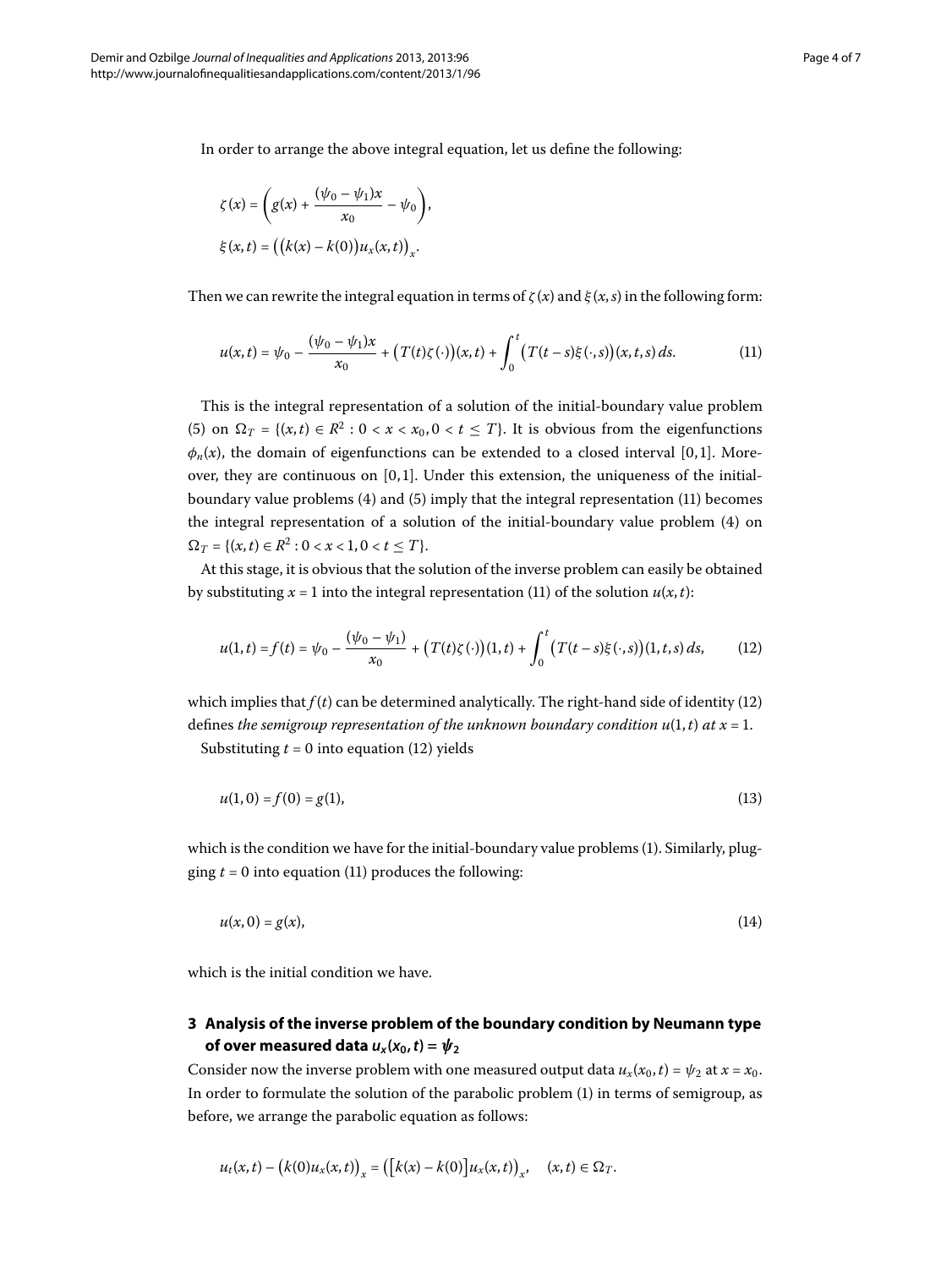<span id="page-4-2"></span>Then the initial boundary value problem  $(1)$  can be rewritten in the following form:

$$
u_t(x,t) - k(0)u_{xx}(x,t) = ((k(x) - k(0))u_x(x,t))_x, \quad (x,t) \in \Omega_T,
$$
  

$$
u(x,0) = g(x), \quad 0 < x < 1,
$$
  

$$
u(0,t) = \psi_0, \qquad u(1,t) = f(t), \quad 0 < t < T.
$$
 (15)

<span id="page-4-0"></span>In order to determine the unknown boundary condition  $u(1, t) = f(t)$ , we need to determine the solution of the following parabolic problem:

$$
u_t(x,t) - k(0)u_{xx}(x,t) = ((k(x) - k(0))u_x(x,t))_x, \quad (x,t) \in \Omega_T,
$$
  

$$
u(x,0) = g(x), \quad 0 < x < 1,
$$
  

$$
u(0,t) = \psi_0, \qquad u_x(x_0,t) = \psi_2, \quad 0 < t < T.
$$
 (16)

<span id="page-4-1"></span>To formulate the solution of the above problem in terms of semigroup, we need to define a new function

$$
\nu(x,t) = u(x,t) - \psi_2 x - \psi_0, \quad x \in [0,1], \tag{17}
$$

which satisfies the following parabolic problem:

$$
\nu_t(x,t) + B[\nu(x,t)] = ((k(x) - k(0))(\nu_x(x,t) + \psi_2))_x, \quad (x,t) \in \Omega_T,
$$
  

$$
\nu(x,0) = g(x) - \psi_2 x - \psi_0, \quad 0 < x < 1,
$$
  

$$
\nu(0,t) = 0, \qquad \nu_x(x_0,t) = 0, \quad 0 < t < T.
$$
 (18)

Here  $B[\cdot] := -k(0) \frac{d^2[\cdot]}{dx^2}$  is a second-order differential operator, its domain is  $D_B = \{v \in$ *H*<sup>2,2</sup>(0, *x*<sub>0</sub>) ∩ *H*<sup>1,2</sup>[0, *x*<sub>0</sub>] : *v*(0) = *v<sub>x</sub>*(*x*<sub>0</sub>) = 0}. It is clear from the definition of *D<sub>B</sub>* that *D<sub>B</sub>* ⊂  $H^{2,2}[0, x_0].$ 

Let us denote the semigroup of linear operators by  $S(t)$  generated by the operator  $-B$ [9[,](#page-6-5) 10]. We can easily find the eigenvalues and eigenfunctions of the differential operator *B*. Moreover, the semigroup  $S(t)$  can be easily constructed by using the eigenvalues and eigenfunctions of the infinitesimal generator *B*. Hence we first consider the following eigenvalue problem:

$$
B\phi(x) = \lambda \phi(x),
$$
  
\n
$$
\phi(0) = 0; \qquad \phi_x(x_0) = 0.
$$
\n(19)

The eigenvalues are determined as  $\lambda_n = k(0) \frac{(2n+1)^2 \pi^2}{4x_0^2}$  for all  $n = 0, 1, ...$  Therefore the corresponding eigenfunctions are  $\phi_n(x) = \sin(\frac{(2n+1)\pi x}{2x_0})$ . Under these eigenfunctions and eigenvalues, the semigroup  $S(t)$  can be represented in the following way:

$$
S(t)U(x,s)=\sum_{n=0}^{\infty}\langle\phi_n(x),U(x,s)\rangle e^{-\lambda_nt}\phi_n(x),\qquad(20)
$$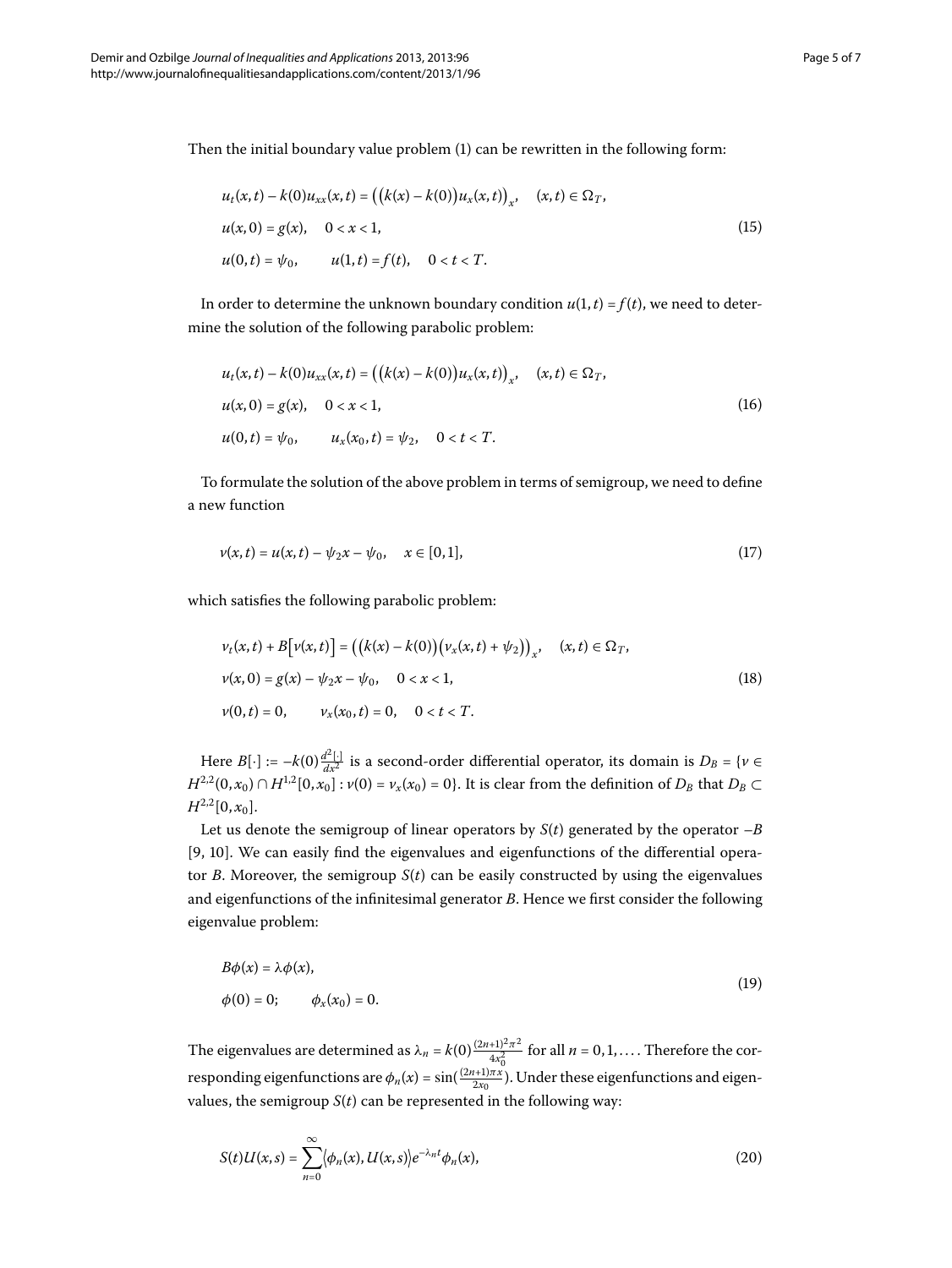where  $\langle \phi_n(x), U(x, s) \rangle = \int_0^1 \phi_n(x) U(x, s) dx$ . Under this representation, the null space of the semigroup *S*(*t*) of the linear operators can be defined as follows:

$$
N(S) = \{U(x, s): |\phi_n(x), U(x, s)| = 0, \text{ for all } n = 0, 1, 2, 3, \ldots\}.
$$

As in the previous section, the construction of the semigroup *S*(*t*) implies that the null space of it consists of only zero function, *i.e.*,  $N(S) = \{0\}$ . The uniqueness of the unknown boundary condition  $u(1, t)$  follows from this result.

The unique solution of the initial-boundary value problem [\(](#page-4-0)16) in terms of semigroup *S*(*t*) can be represented in the following form:

$$
v(x,t) = S(t)v(x,0) + \int_0^t S(t-s) ((k(x) - k(0)) (v_x(x,s) + \psi_2))_x ds.
$$

Now, by using the identity (17[\)](#page-4-1) and taking the initial value  $u(x, 0) = g(x)$  into account, the integral equation for the solution  $u(x, t)$  $u(x, t)$  $u(x, t)$  of the parabolic problem (14) in terms of semigroup can be written in the following form:

$$
u(x,t) = \psi_0 + \psi_2 x + S(t) (g(x) - \psi_0 - \psi_2 x)
$$
  
+ 
$$
\int_0^t S(t-s) ((k(x) - k(0))u_x(x,s))_x ds.
$$
 (21)

<span id="page-5-0"></span>In order to arrange the above integral equation, let us define the following:

$$
\zeta(x) = (g(x) - \psi_0 - \psi_2 x),
$$
  

$$
\xi(x, t) = ((k(x) - k(0))u_x(x, t))_x.
$$

Then we can rewrite the integral equation in terms of  $\zeta(x)$  and  $\xi(x, s)$  in the following form:

$$
u(x,t) = \psi_0 + \psi_2 x + (S(t)\zeta(\cdot))(x,t) + \int_0^t (S(t-s)\xi(\cdot,s))(x,t,s) \, ds. \tag{22}
$$

<span id="page-5-1"></span>This is the integral representation of a solution of the initial-boundary value problem (15[\)](#page-4-2) on  $\Omega_T = \{(x, t) \in R^2 : 0 < x < x_0, 0 < t \le T\}$ . It is obvious from the eigenfunctions  $\phi_n(x)$ , the domain of eigenfunctions can be extended to a closed interval [0,1]. Moreover, they are continuous on  $[0, 1]$ . Under this extension, the uniqueness of the initialboundary value problems  $(15)$  $(15)$  and  $(16)$  $(16)$  imply that integral representation  $(22)$  becomes the integral representation of a solution of the initial-boundary value problem (16) on  $\Omega_T = \{(x, t) \in R^2 : 0 < x < 1, 0 < t \le T\}.$ 

Substituting  $x = 1$  into the integral representation (22[\)](#page-5-0) of the solution  $u(x, t)$  yields

$$
u(1,t) = f(t) = \psi_0 + \psi_2 + (S(t)\zeta(\cdot))(1,t) + \int_0^t (S(t-s)\xi(\cdot,s))(1,t,s) \, ds,\tag{23}
$$

which implies that  $f(t)$  can be determined analytically.

The right-hand side of identity (23) defines *the semigroup representation of the unknown boundary condition*  $u(1,t)$  *at*  $x = 1$ *.*